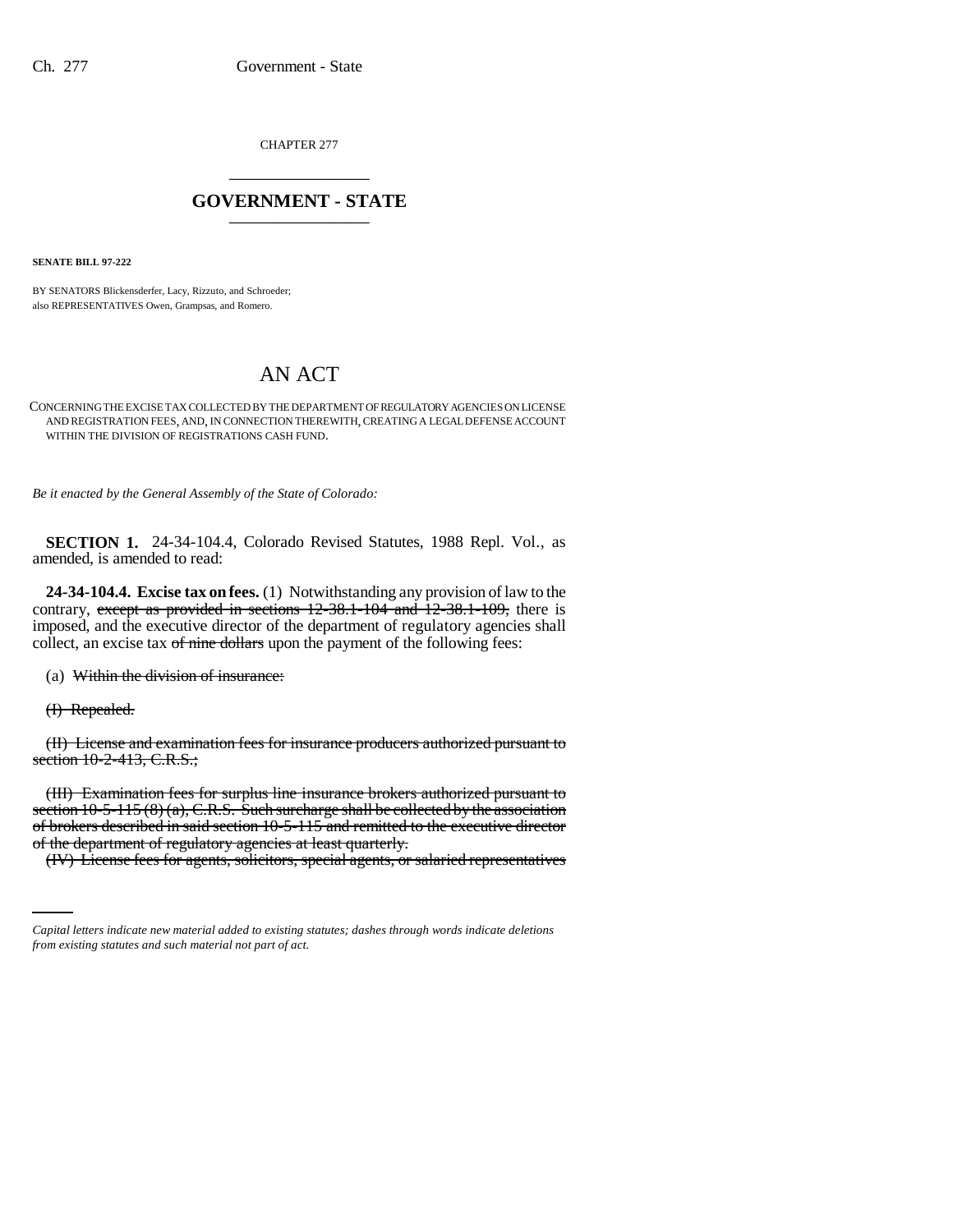as set forth in article 12 of title 10, C.R.S.;

(V) Application, license, and examination fees for sellers and agents of preneed funeral contracts authorized pursuant to sections 10-15-105 (3) and (4) (b) and 10-15-112, C.R.S.; and

(VI) License and examination fees for enrollment representatives of nonprofit hospital and health service corporations established pursuant to section 10-16-110 (1)  $(b)$ , C.R.S.;

(b) Within the division of securities, fees to be paid by broker-dealers and sales representatives licensed pursuant to part 4 of article 51 of title 11, C.R.S., and determined and collected pursuant to section 11-51-707, C.R.S.;

- (c) Repealed.
- (d) Within the division of real estate:

(I) License, examination, and application fees for real estate brokers and salesmen authorized pursuant to section 12-61-110, C.R.S., and established pursuant to section 12-61-111.5, C.R.S.; and

(II) Registration or certificate fees for real estate developers authorized pursuant to sections 12-61-403 (5) and 12-61-404, C.R.S., and established pursuant to section 12-61-111.5, C.R.S.;

(e) Within the division of registrations, those license registration, certification, examination, application, and related fees which are directly applicable to an individual's obtaining recognition, RENEWAL FEES THAT ARE REQUIRED TO BE PAID BY INDIVIDUALS FOR THE RENEWAL OF A LICENSE, REGISTRATION, OR CERTIFICATE GRANTING THE INDIVIDUAL authority or permission from the state for TO CONTINUE the practice of a profession or occupation; except that such excise tax shall not be imposed on the annual registration fee paid by acupuncturists pursuant to section 12-29.5-104 (4), C.R.S. RENEWAL FEE PAID BY NURSE AIDES PURSUANT TO SECTION 12-38.1-109, C.R.S. THE AMOUNT OF THE EXCISE TAX TO BE COLLECTED SHALL BE ONE DOLLAR FOR EACH YEAR OF THE RENEWAL PERIOD.

(2) For the purposes of this section, "license "RENEWAL fees" and "registration fees" include all fees for the renewal, reinstatement, and continuation of said A license, or registration, OR CERTIFICATE FOR THE PRACTICE OF A PROFESSION OR OCCUPATION IN THIS STATE. however, "license "RENEWAL fees" and "registration fees" shall DOES not include FEES PAID FOR INITIAL LICENSURE, REGISTRATION, OR CERTIFICATION, APPLICATION FEES, EXAMINATION FEES, penalty late fees, duplicate license fees, board action fees, verification fees, license change fees, fees for the verification of licensure, registration, or certification status to other states, electrical inspection permit fees, plumbing inspection fees, and fees for certification of grades.

(2.5) Repealed.

(3) Moneys collected pursuant to subsection (1) of this section shall be credited to the general fund LEGAL DEFENSE ACCOUNT CREATED WITHIN THE DIVISION OF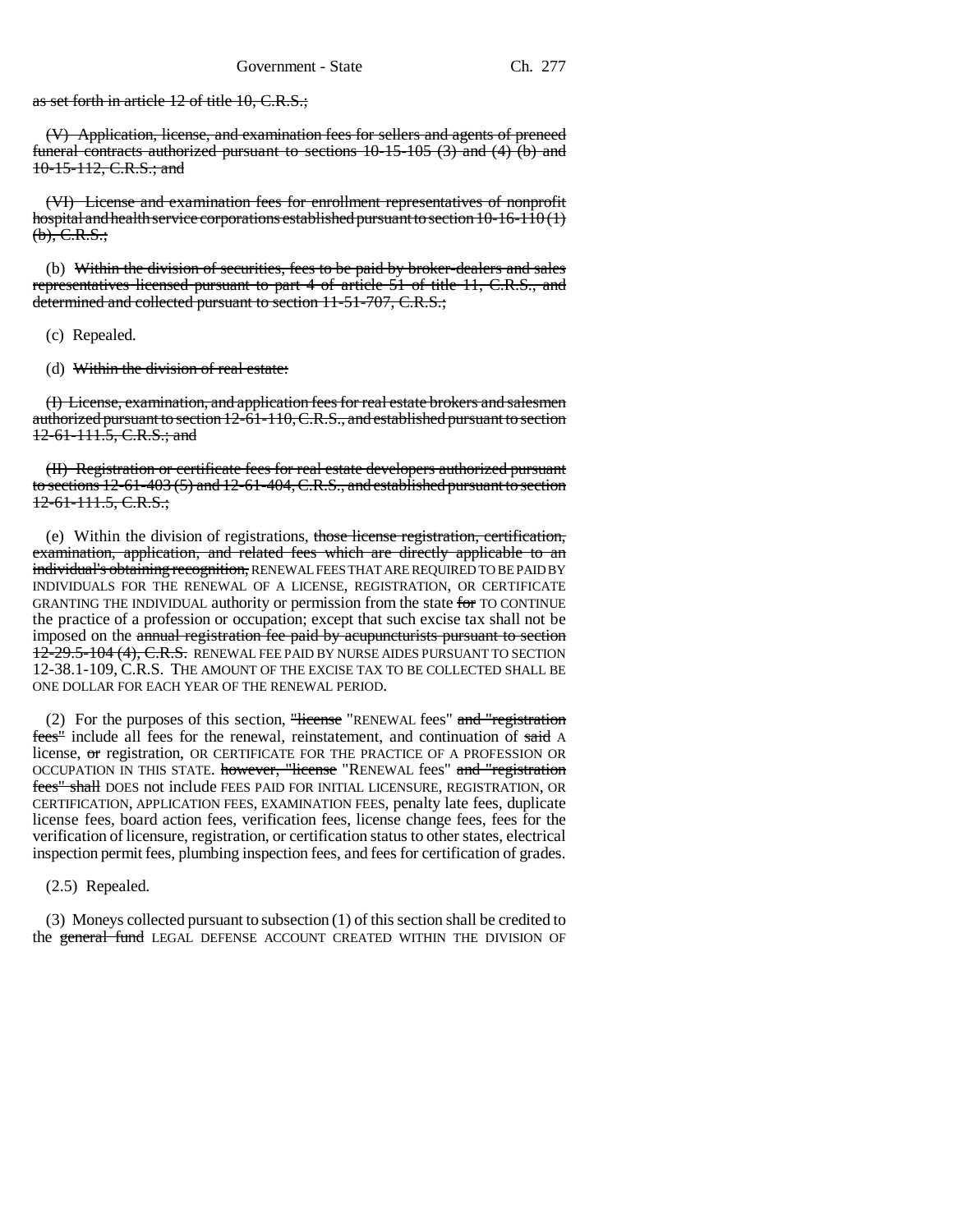## Ch. 277 Government - State

## REGISTRATIONS CASH FUND PURSUANT TO SECTION 24-34-105 (2) (b).

(4) (a) No later than October 1, 1987, the executive director of the department of regulatory agencies shall report to the joint budget committee the amount of revenue expected to be raised by the excise tax imposed pursuant to subsection (1) of this section for the 1987-88 fiscal year.

(b) No later than October 1, 1988, and ON October 1 of each year, thereafter, the executive director of the department of regulatory agencies shall report to the joint budget committee the amount of money credited to the general LEGAL DEFENSE ACCOUNT CREATED WITHIN THE DIVISION OF REGISTRATIONS CASH fund pursuant to subsection (1) of this section for the preceding fiscal year.

**SECTION 2.** 24-34-105 (2) (b), Colorado Revised Statutes, 1988 Repl. Vol., as amended, is amended to read:

**24-34-105. Fee adjustments - division of registrations cash fund created legal defense account.** (2) (b) (I) Based upon the appropriation made and subject to the approval of the executive director of the department of regulatory agencies, each board or commission shall adjust its fees so that the revenue generated from said fees approximates its direct and indirect costs; except that the costs of the Colorado state board of psychologist examiners, the state board of marriage and family therapist examiners, the state board of licensed professional counselor examiners, the state board of social work examiners, and the state grievance board shall be considered collectively in the fee-setting process. Subsequent revenue generated by the fees set by such boards plus revenues generated pursuant to section 12-43-220, C.R.S., shall be compared to those collective costs to determine recovery of direct and indirect costs. Such fees shall remain in effect for the fiscal year for which the budget request applies. All fees collected by each board and commission shall be transmitted to the state treasurer, who shall credit the same to the division of registrations cash fund, which fund is hereby created. All moneys credited to the division of registrations cash fund shall be used as provided in this section and shall not be deposited in or transferred to the general fund of this state or any other fund.

(II) THE EXCISE TAX COLLECTED PURSUANT TO SECTION 24-34-104.4 SHALL BE CREDITED TO THE LEGAL DEFENSE ACCOUNT WHICH ACCOUNT IS HEREBY CREATED WITHIN THE DIVISION OF REGISTRATIONS CASH FUND. THE EXCISE TAX SHALL BE THE SOLE SOURCE OF FUNDING FOR THE ACCOUNT, AND NO OTHER FEE, OR ANY PORTION THEREOF, COLLECTED BY A BOARD OR COMMISSION AND CREDITED TO THE DIVISION OF REGISTRATIONS CASH FUND SHALL BE DEPOSITED IN OR TRANSFERRED TO THE ACCOUNT. THE ACCOUNT SHALL BE USED TO SUPPLEMENT REVENUES RECEIVED BY A BOARD OR COMMISSION BUT SHALL ONLY BE USED FOR THE PURPOSE OF PAYING LEGAL EXPENSES INCURRED BY SAID BOARD OR COMMISSION. UPON A DETERMINATION OF THE NEED OF A BOARD OR COMMISSION FOR ADDITIONAL REVENUES FOR THE PAYMENT OF LEGAL EXPENSES, THE DIRECTOR OF THE DIVISION OF REGISTRATIONS MAY AUTHORIZE THE TRANSFER OF REVENUES FROM THE LEGAL DEFENSE ACCOUNT TO THE ACCOUNT OF SUCH BOARD OR COMMISSION IN THE DIVISION OF REGISTRATIONS CASH FUND. FOR PURPOSES OF THIS SUBPARAGRAPH (II), "LEGAL EXPENSES" INCLUDES, BUT IS NOT LIMITED TO, COSTS RELATING TO THE HOLDING OF ADMINISTRATIVE HEARINGS AND CHARGES FOR LEGAL SERVICES PROVIDED BY THE DEPARTMENT OF LAW, ADMINISTRATIVE LAW JUDGE SERVICES, INVESTIGATIVE